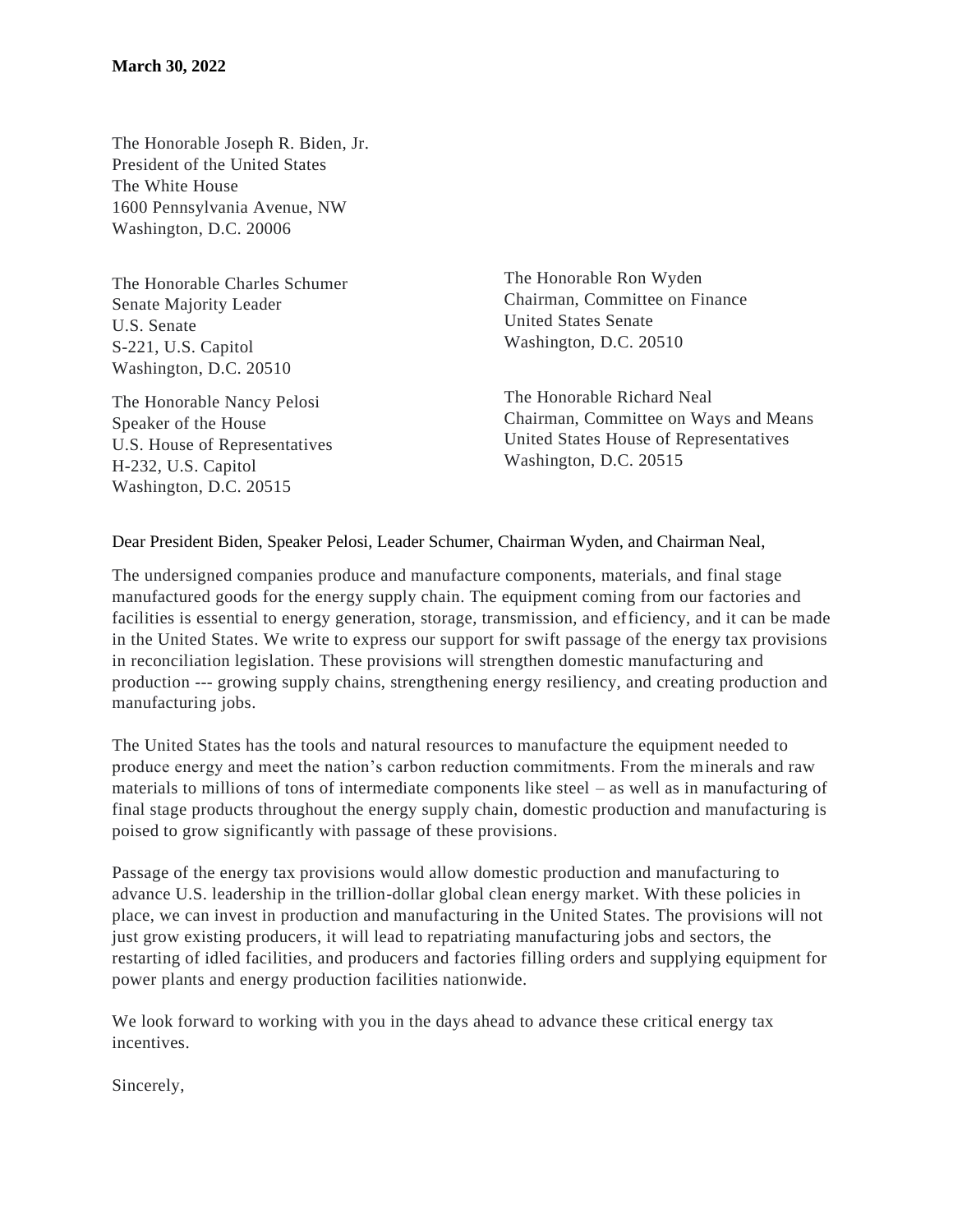| 2G Energy                        | Eaton                              |
|----------------------------------|------------------------------------|
| ABB                              | <b>EcoLite Company</b>             |
| Alencon Systems LLC              | Enertech Global, LLC.              |
| <b>AllEarth Renewables</b>       | Enginuity                          |
| Alpha Magnetics Inc              | <b>Enphase Energy</b>              |
| <b>Anax Power</b>                | ESS, Inc.                          |
| Apogee Instruments, Inc.         | FAFCO Inc.                         |
| Arctech Solar Inc.               | Ferroglobe, PLC                    |
| Array Technologies               | First Solar, Inc.                  |
| Artic Solar, Inc.                | FlexEnergy                         |
| Auxin Solar Inc.                 | FTC Solar                          |
| Axiom Materials, Inc.            | FuelCell Energy, Inc.              |
| B&D Mfg. Inc.                    | General Stamping & Metalworks      |
| Better Enterprise Co. LTD        | Geo-Flo Corporation                |
| <b>Bloom Energy</b>              | Gerdau Long Steel North America    |
| Caelux Corporation               | Groundbreakers Los Angeles LLC     |
| Capstone Green Energy Corp.      | Grundfos Corporation USA           |
| <b>Centennial Plastics Inc</b>   | Heliodyne Inc.                     |
| Clean Energy Technologies, Inc.  | <b>Hemlock Semiconductor</b>       |
| ClimateMaster                    | Heyco Products Corp.               |
| <b>Construction Innovations</b>  | Hyundai Energy Solutions America   |
| CoorsTek                         | K <sub>2</sub> Systems LLC         |
| <b>Criterion Energy Partners</b> | <b>Linton Crystal Technologies</b> |
| Crossroads Solar                 | Maxeon Solar Technologies, Ltd.    |
| CubicPV                          | MidNite Solar                      |
| Dalkia Aegis                     | <b>Mission Solar Energy</b>        |
| Dalsin                           | Nextracker                         |
| DCE Solar                        | Nikola Corporation                 |
| DGridEnergy, LLC                 | <b>NSAI</b> Energy                 |
| Doosan Fuel Cell America, Inc.   | Nuance Energy Group Inc.           |